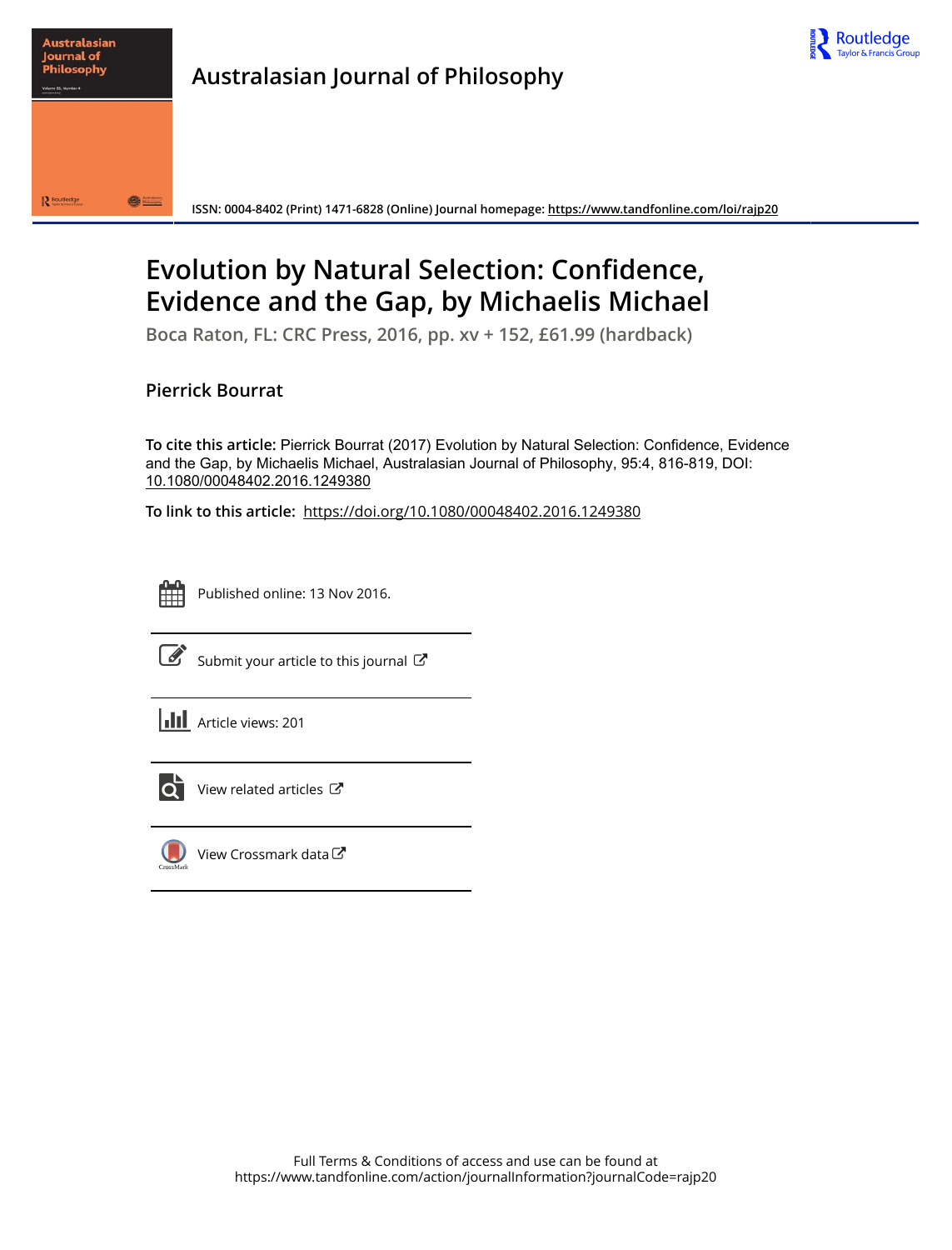otherwise, there would be nothing for objects extending into the past or the future to stand in a spatiotemporal location relation to. But it would be odd if some (parts) of these spatiotemporal regions lacked contents—if, say, the world is somehow a fourdimensional manifold consisting almost entirely of 'empty' spacetime except for one slice (the present slice) with material contents. On the other hand, if spatiotemporal regions extending into the past exist (now) together with their material contents, then it would seem that Socrates is, after all, snub-nosed now—since there now exists a spacetime region that includes a snub-nosed Socrates.

A separate worry concerns Cameron's use of facts about objects' ages to ground facts about what time is present. If the progress of time is distributed to independent objects in this way, it is not clear what forces different objects to progress through their ages at the same rate.

Perhaps these and other worries can be addressed in an expanded discussion of Cameron's theory. As it is, the book as whole is recommended for its thought-provoking new take on MST as well as for its excellent discussions of the epistemological argument for Presentism, MacTaggart-style attacks of A Theory, and future indeterminacy.

#### **References**

Bourne, Craig 2006. A Future for Presentism, Oxford: Clarendon Press, 2006.

Braddon-Mitchell, David 2004. How Do We Know It Is Now Now? Analysis 64/283: 199–203.

Diekemper, Joseph 2005. Presentism and Ontological Symmetry, Australasian Journal of Philosophy 83/2: 223–40.

Schlesinger, George N. 1994. The Stream of Time, in his Timely Topics, Basingstoke: Palgrave Macmillan: 63–94.

> Maureen Donnelly University at Buffalo

© 2017 Maureen Donnelly <http://dx.doi.org/10.1080/00048402.2016.1253596>

### Michael, Michaelis, Evolution by Natural Selection: Confidence, Evidence and the Gap, Boca Raton, FL: CRC Press, 2016, pp.  $xy + 152$ , £61.99 (hardback).

This book is a philosophical analysis of the Darwinian theory of evolution, in light of Darwin's own writings on the topic. The structure of evolutionary theory has been a classical topic in the philosophy of biology over the last thirty years or so. The most highly cited book in this literature is Elliott Sober's [1984] The Nature of Selection. Other classics include Elisabeth Lloyd's [1988] The Structure and Confirmation of Evolutionary Theory, Robert Brandon's [1990] Adaptation and Environment, and, more recently, Samir Okasha's [2006] Evolution and the Levels of Selection and Peter Godfrey-Smith's [2009] Darwinian Population and Natural Selection. Michaelis Michael develops many of the themes addressed in these classics.

The book starts with the analysis of an old argument which is supposed to demonstrate that the principle of natural selection is circular. A simple way to present this argument is by using the well-known phrase of Herbert Spencer when presenting the mechanism of natural selection as being 'the survival of the fittest'. Yet if we naively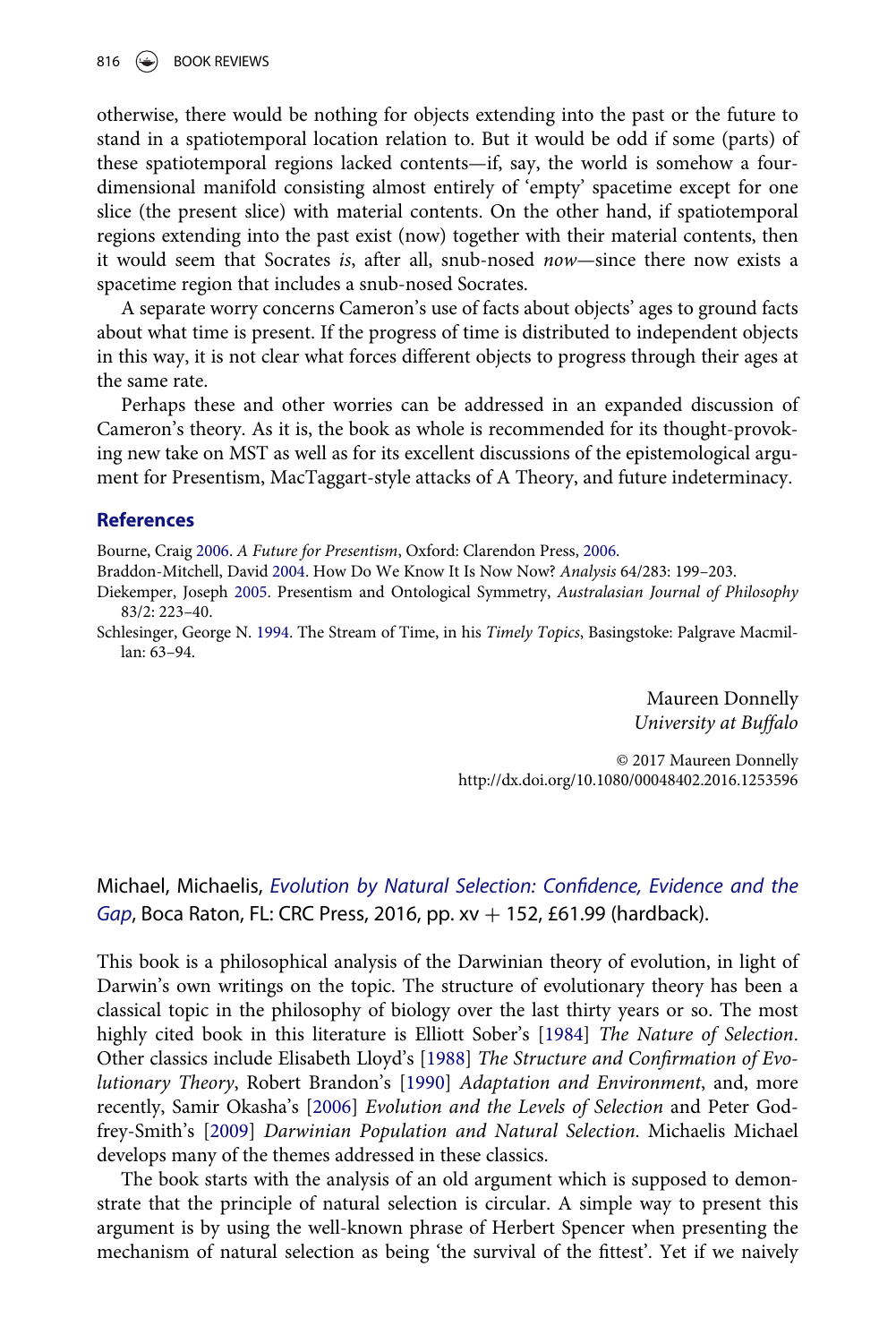consider that the individuals that are the fittest are those that survive (and reproduce) while the less fit die, then the reasoning becomes circular. By replacing 'the fittest' by 'those that survive', the phrase 'the survival of the fittest' becomes 'the survival of those that survive', which is empty. Michael, starting from a presentation of this argument, its diverse forms, and several unsuccessful attempts to dismiss it (chapter 2) proposes his own take on the matter (chapter 3). A classic way to resolve the tautology problem is to argue that fitness is a measure not of the actual number of offspring produced by an individual but rather is a measure of a probability or propensity to have offspring. Michael is unsatisfied with this account. He shows that none of the current interpretations of probability, including the propensity interpretation, offers a successful interpretation of fitness. He proposes instead that fitness is a disposition of an individual organism to survive, relative to an environment. I am quite sympathetic with this idea, but it would have been useful to highlight two things: first, that propensities are a kind of disposition (namely, probabilistic dispositions); second, that there is a family of propensity interpretations of probability [Hájek 2012], some that might be compatible with Michael's account. Like Michael, I think that only an account of fitness that is grounded in properties of individuals, rather than probabilities at the level of the population, can be successful [Bourrat 2015], and that one mistake with some propensity interpretations of fitness is to equate the probabilities themselves with fitness. Furthermore, propensities are certainly the most problematic interpretations of probability [Hájek 2012] and it is not clear that there can be genuine propensities without fundamental indeterminism.

Chapter 4 analyses Darwin's own presentation of his theory. Michael argues that the principle of natural selection is above all a theory of persistence—what he calls a 'proto theory of natural selection' [57], in which persistence occurs through the inheritance of traits across generations. Towards the end of the chapter, he contrasts the view developed in chapters 3 and 4 with the most popular way of presenting natural selection namely, as a set of three necessary and sufficient conditions for evolution by natural selection to occur in a population. According to Lewontin [1985] and many others who have proposed similar summaries, the three conditions are variation, difference in reproductive outputs between these variants, and heritability, so that the offspring resemble their parents more than they resemble other members of the population. As rightly pointed out by Michael, these three conditions do not represent necessary and sufficient conditions for evolution by natural selection, since they can be satisfied even when the evolution observed is a case not of evolution by natural selection but is instead a case of evolution due to some other evolutionary process(es), such as drift. This is one way to show that these three conditions are not sufficient conditions to grant evolution by natural selection. Another is to show that, in spite of their being satisfied, no evolution need be observed [Okasha 2006; Godfrey-Smith 2009].

Chapter 5 is dedicated to the notions of explanation and causation. How does invoking natural selection explain adaptation? After giving a short analysis of the metaphysics of causation and the concepts of function and optimality, Michael argues that to invoke natural selection is to give an explanation that is both historical and causal [74]. When invoking natural selection, we claim that the features of organisms that we observe today are the ones that we observe because these features were more advantageous than the alternative features present in the ancestor population of the current organisms. Because the claim is historical, it is prone to errors in the same way as is any other historical claim. The second part of this chapter proposes an analysis of the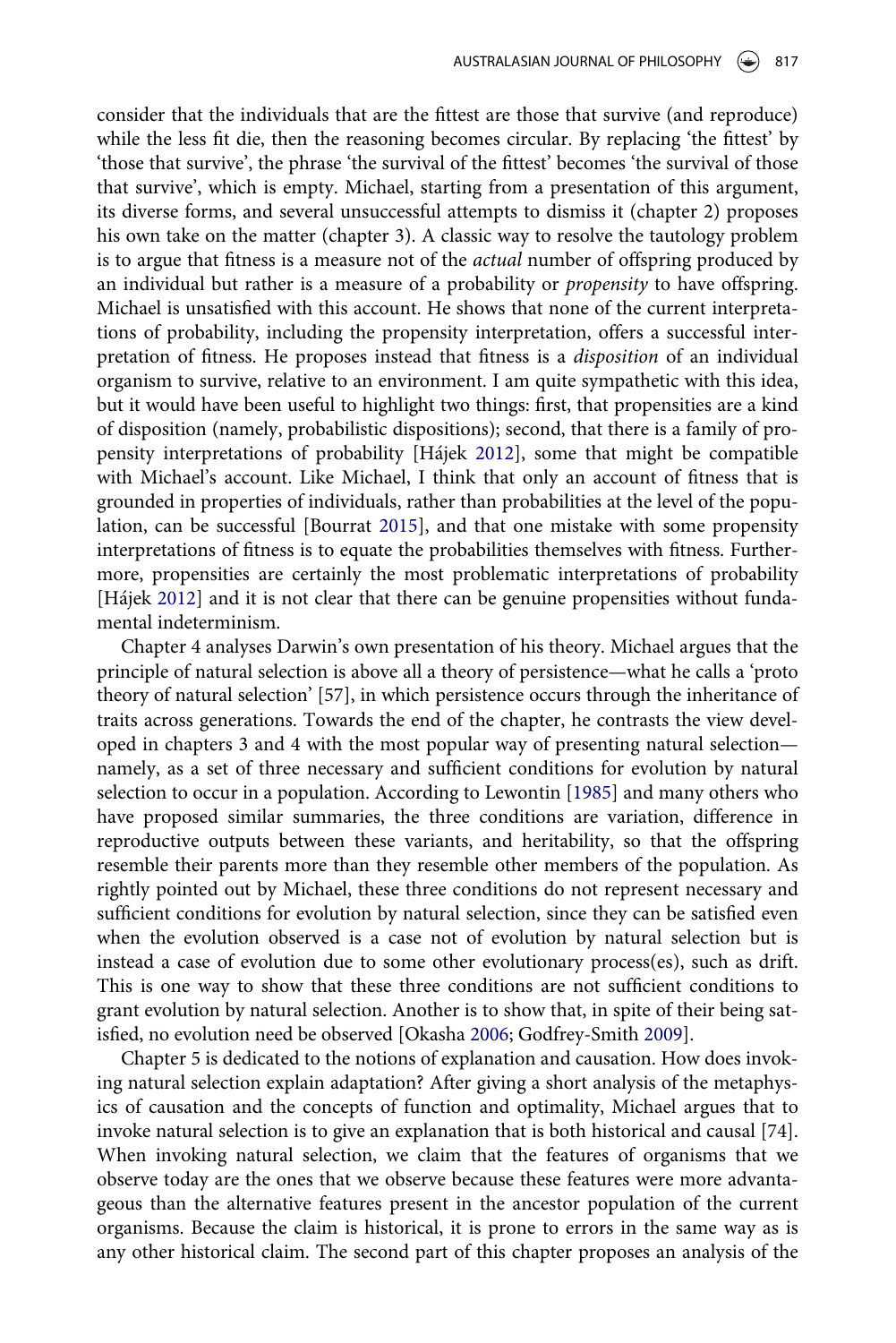concept of 'chance' used by Darwin, as well as some reflections on reductionism particularly genetic reductionism, genetic determinism, the levels of selection question, and the gene's eye view of evolution popularized by Dawkins [1976].

Chapter 6 is about the scientific status of Darwin's theory. Michael starts this chapter by presenting the case of Philipp Henry Gosse whose book Omphalos, written two years after Darwin's Origin of Species, argued that the fossil record should be regarded not as evidence for Darwin's theory but rather as a Divine act. As Michael puts it, 'Gosse who was an utter literalist about the Biblical account of the world also thought he could see that there was a gap between the evidence and the theory' [103]. After having presented two classical problems in the philosophy of science—namely, that of confirmation (with the Raven Paradox), and that of demarcation—Michael responds to the question of whether evolutionary theory is falsifiable, a question famously asked by Karl Popper. After having discussed what senses this question can take, Michael suggests that it is not the right question to ask. He argues that 'although the statement of [Darwin's] theory is not falsifiable, it follows impeccably from falsifiable and analytic truths' [126]. And for that reason Darwin's theory is scientific.

Chapter 7 looks at the concept of heritability, one of Darwin's theory's key concepts. In this final chapter, after having made some important distinctions about the legitimate sense in which a trait can be considered as 'genetic' as opposed to 'environmental', Michael argues that all that is required for the Darwinian apparatus to work is that some mechanism produces heritable traits. It does not matter whether that mechanism is genetic or, for example, epigenetic. I am very much in agreement with this claim [Lu and Bourrat forthcoming]. Based on these arguments, Michael argues that there is no contradiction in claiming that speaking English is heritable while not being 'in the genes'.

Evolution by Natural Selection successfully delivers on its promises. Within 150 pages, Michael makes a number of important distinctions that should not only convince sceptics that evolutionary theory is truly scientific but should also provide the tools for reasoning more accurately about the key concepts in natural selection. I particularly appreciated the claim that natural selection is a process that has evolutionary outcomes in virtue of heritability and that confusing this process—natural selection with its outcome—evolution—empties the theory of its content. This is not an original claim, but it is sometimes forgotten when the notion of Evolution by Natural Selection is presented from a purely phenomenological perspective. I also appreciated the frequent links made by Michael with Darwin's own writings.

With that said, I must point to the main weakness of the book, which is that it is not well placed in the corpus of the literature on the topic. The classics that I mentioned at the beginning of this review—with the exception of Sober [1984] and, very briefly, Godfrey-Smith [2009]—are not discussed or even cited, and the convergences between Michael's ideas and some of these authors are not acknowledged. To mention just a few, both Okasha and Godfrey-Smith have provided a number of ideas on the concepts of heritability and fitness, and have discussed in a subtle way Lewontin's tripartite summary for evolution by natural selection. It would have been nice to see this acknowledged and discussed. The link between natural selection and persistence is the major theme developed by Frédéric Bouchard [2008]. Here again it would have useful to see this discussed. Finally, the concept of the environment and its relation to fitness and natural selection is the major theme of Brandon's [1990] book, which is crucially missing from Michael's analysis.